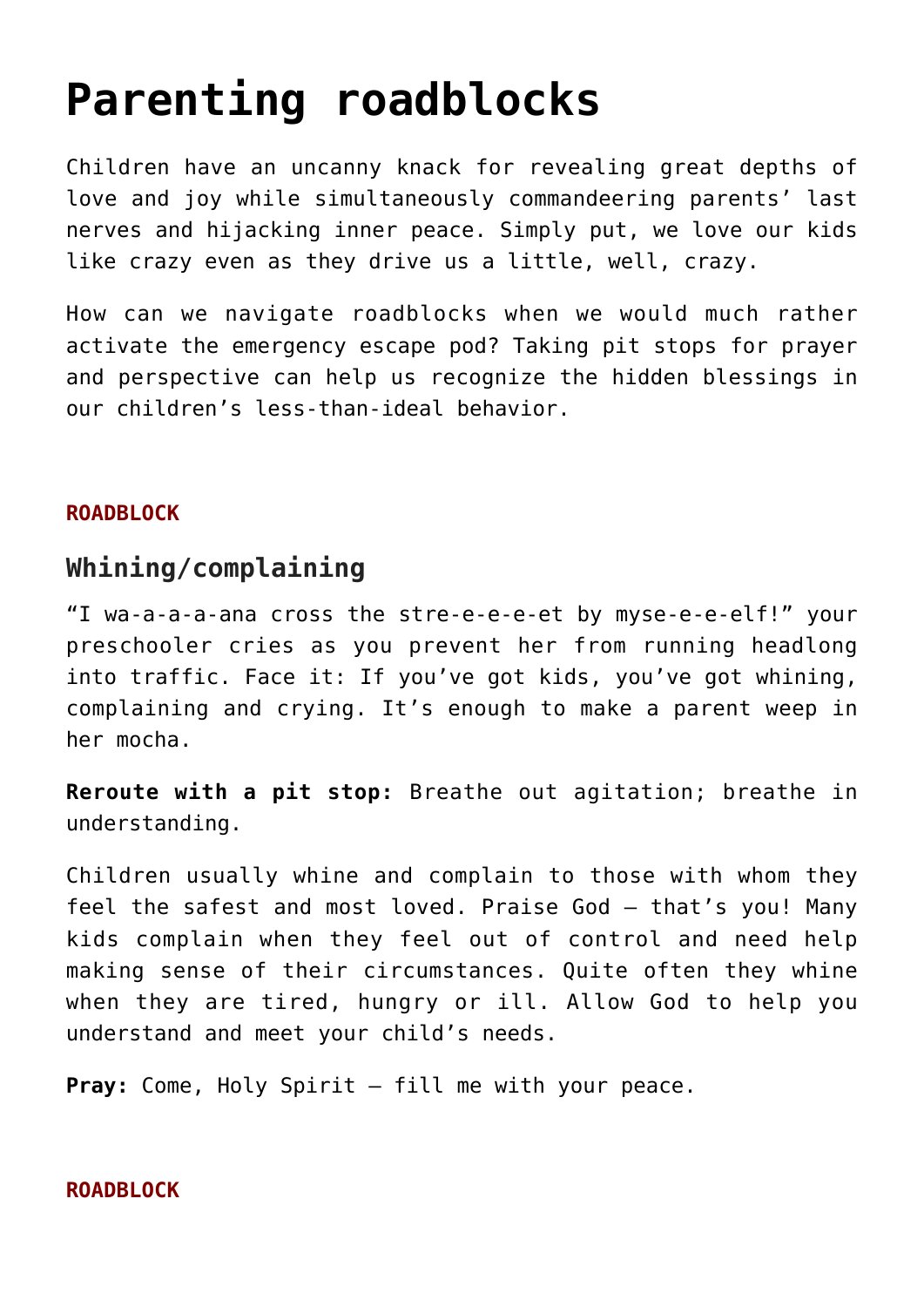## **Noise**

Maybe your kids, like mine, love talking over one another and rarely use "inside" voices. It can be difficult to feel at peace when you can barely hear yourself think.

**Reroute with a pit stop:** Breathe out irritation; breathe in gratitude.

Rather than being irritated by outrageous sounds, we can thank God for active children who make "joyful" noises to communicate and express feelings. Besides, inexplicable silence usually means the toilet paper is completely unrolled into the toilet or the garbage is strewn across the floor. Silence doesn't always equal peace.

**Pray:** Come, Holy Spirit — fill me with your peace.

#### **ROADBLOCK**

## **Selfishness**

Why does after-school snack time devolve into a death match over who gets the last banana? Who cares if his car is red and yours is blue? Why can't kids just accept what they are given?

**Reroute with a pit stop:** Breathe out frustration; breathe in opportunity.

Here's the thing: Parenthood is rife with teachable moments. When envy threatens your youngsters, it's time for a chat about generosity and gratitude. Better yet: Model the appropriate response. Have your little ones repeat after you. Repeat as necessary. And it will be necessary.

**Pray:** Come, Holy Spirit — fill me with your peace.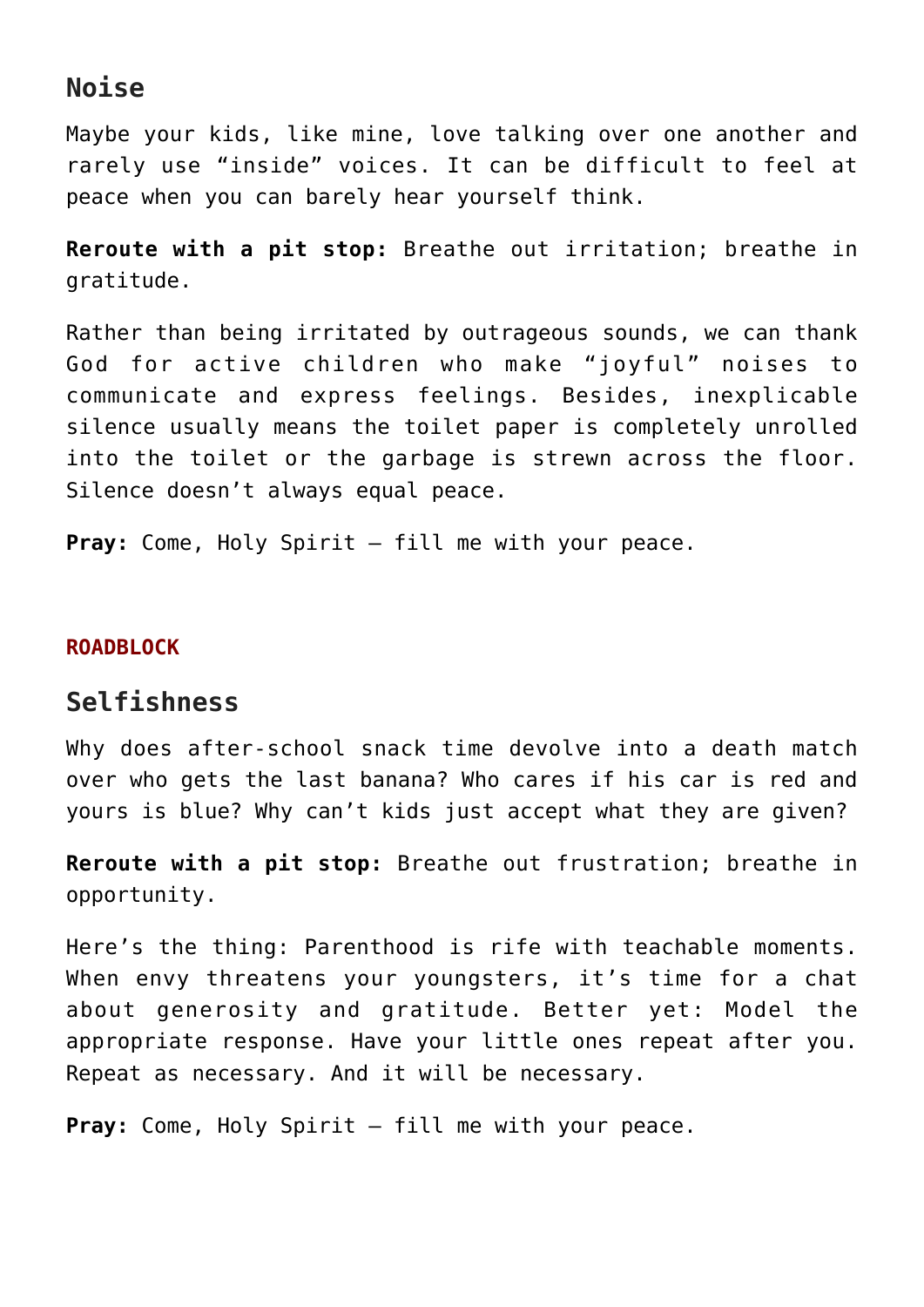#### **ROADBLOCK**

## **Frustration**

"Where's my lunch?" "She hit me!" "The baby ate dirt!" How many times have you started an important task only to be derailed by your children's needs? A priest once told me that his priestly vocation and mine as a parent are similar. Both of us have to-do lists that are frequently overridden by people's needs.

**Reroute with a pit stop:** Breathe out expectations; breathe in acceptance.

"Both priests and parents are Chief Ministers of Interruptions," Father said with a smile. Of course, he was right. Don't get me wrong — work is important and has its place. Who wants to live in utter chaos? However, when we ask God how he wants us to spend the precious time he's given, I bet he would favor people over hyper-productivity and children over extra chores.

**Pray:** Come, Holy Spirit — fill me with your peace.

#### **ROADBLOCK**

## **Fatigue**

I often joke that the key to successful parenting is to outlast the children. Each day can feel like a marathon of sprints 'til they (and then we) collapse. Sometimes we get regular breaks to shower or eat or pray, sometimes not. Regardless, parents are usually "on," and it's exhausting.

**Reroute with a pit stop:** Breathe out resentment; breathe in perseverance.

Sleep deprivation is no joke. It certainly doesn't feel like a blessing. Yet being so incredibly tired means that you are